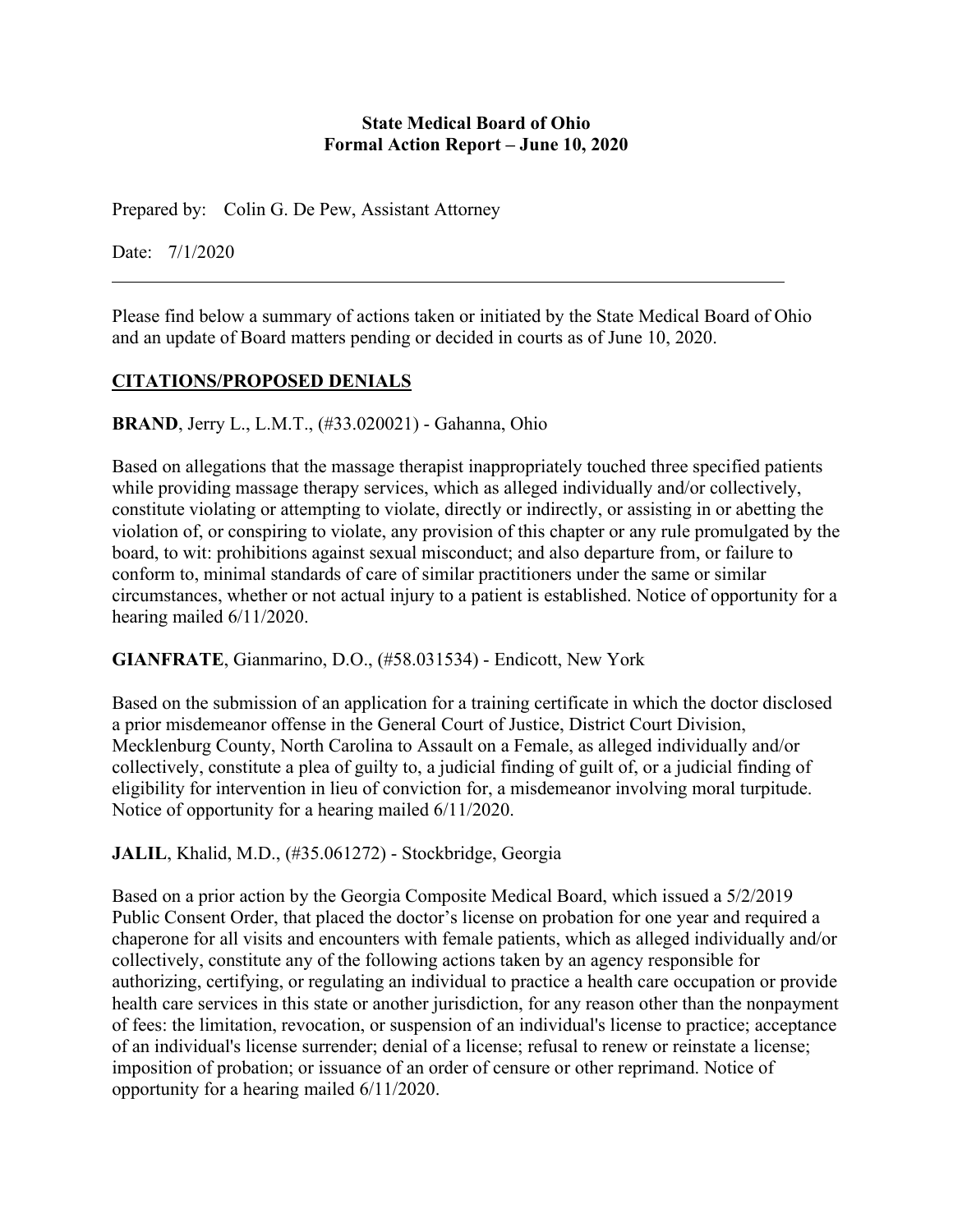#### **LU**, Kang, M.D., (#35.099301) - Athol, Massachusetts

Based on a pending 4/10/2019 Notice of opportunity for a hearing; also based on a prior action by the Utah Department of Commerce, Division of Occupational and Professional Licensing which issued a 2/11/2020 Denial of Application of Licensure that was based in part on unprofessional and unlawful conduct; also based on a prior action by the Commonwealth of Massachusetts Board of Registration in Medicine, which issued a Final Decision and Order, that revoked the doctor's license, both of which, as alleged individually and/or collectively, constitute any of the following actions taken by an agency responsible for authorizing, certifying, or regulating an individual to practice a health care occupation or provide health care services in this state or another jurisdiction, for any reason other than the nonpayment of fees: the limitation, revocation, or suspension of an individual's license to practice; acceptance of an individual's license surrender; denial of a license; refusal to renew or reinstate a license; imposition of probation; or issuance of an order of censure or other reprimand. Notice of opportunity for a hearing mailed 6/11/2020.

## **PAPACHRISTOU**, Marios D., M.D., (#35.137804) - Allison Park, Pennsylvania

Based on the doctor's plea of guilty and conviction in the United States District Court, Western District of Pennsylvania to Unlawful Dispensing and Distributing a Schedule II Controlled Substance, and on the prior action by the West Virginia Board of Medicine, which issued a 3/11/2019 Order of Revocation to Practice Medicine and Surgery; which as alleged individually and/or collectively, constitute: a plea of guilty to, a judicial finding of guilt of, or a judicial finding of eligibility for intervention in lieu of conviction for, a felony; and any of the following actions taken by an agency responsible for authorizing, certifying, or regulating an individual to practice a health care occupation or provide health care services in this state or another jurisdiction, for any reason other than the nonpayment of fees: the limitation, revocation, or suspension of an individual's license to practice; acceptance of an individual's license surrender; denial of a license; refusal to renew or reinstate a license; imposition of probation; or issuance of an order of censure or other reprimand. Notice of opportunity for a hearing mailed 6/11/2020.

## **THOMAS**, Joseph M., M.D., (#35.057481) - Erie, Pennsylvania

Based on a prior action by the State Board of Medicine of the Commonwealth of Pennsylvania, which issued a 4/14/2020 Consent Agreement and Order, that reprimanded the doctor's license, and ordered the doctor to complete twenty-five hours of remedial education; which as alleged individually and/or collectively, constitute any of the following actions taken by an agency responsible for authorizing, certifying, or regulating an individual to practice a health care occupation or provide health care services in this state or another jurisdiction, for any reason other than the nonpayment of fees: the limitation, revocation, or suspension of an individual's license to practice; acceptance of an individual's license surrender; denial of a license; refusal to renew or reinstate a license; imposition of probation; or issuance of an order of censure or other reprimand. Notice of opportunity for a hearing mailed 6/11/2020.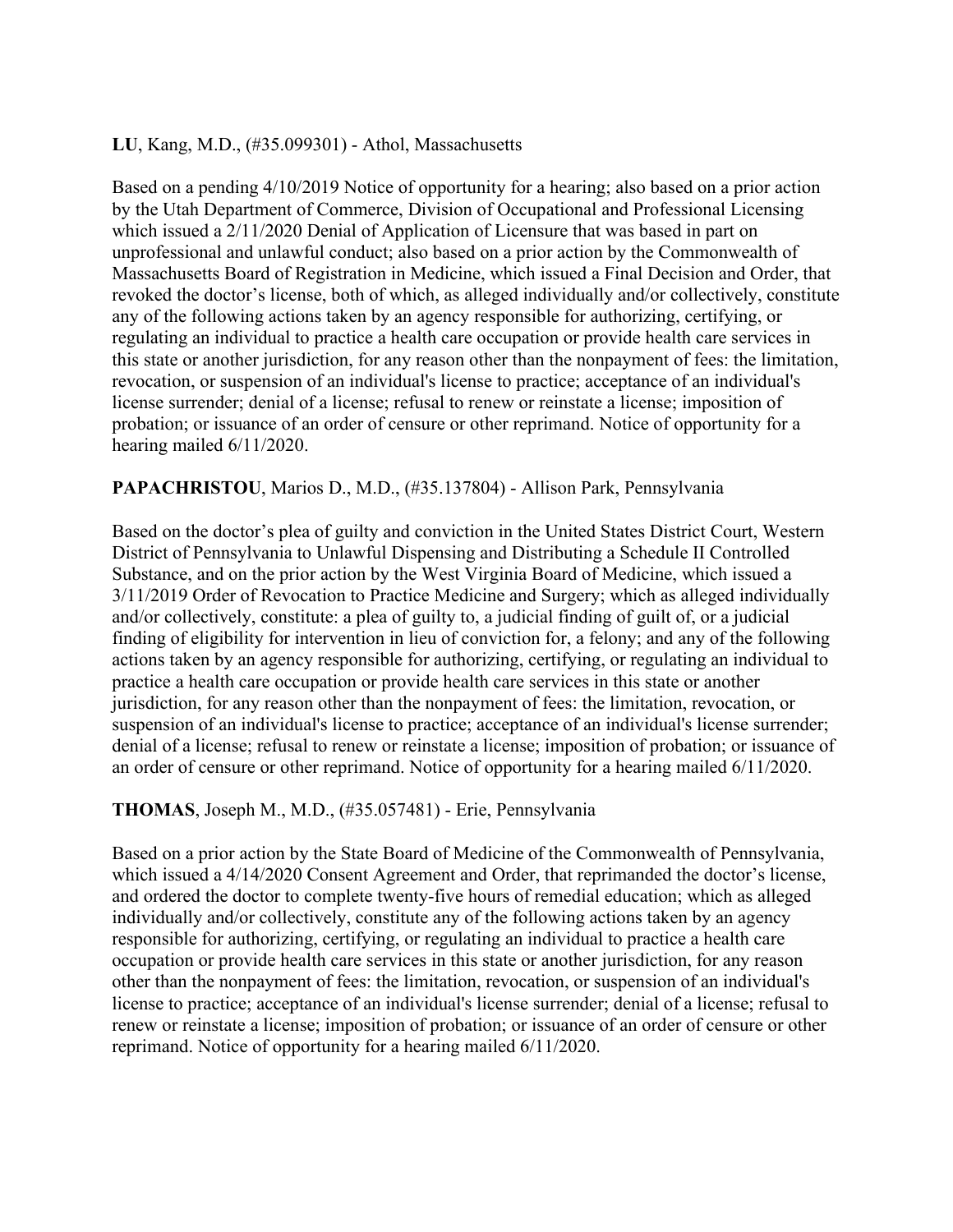#### **TRIPLETT**, Stephens, D.O., 34.006600 - Mesa, Arizona

Based on the submission of an application for renewal of license to practice osteopathic medicine and surgery; also based on the doctor's failure to respond to board requests for documentation of CME completion; which as alleged individually and/or collectively, constitute a failure to cooperate in an investigation conducted by the board, including failure to comply with a subpoena or order issued by the board or failure to answer truthfully a question presented by the board in an investigative interview, an investigative office conference, at a deposition, or in written interrogatories, except that failure to cooperate with an investigation shall not constitute grounds for discipline under this section if a court of competent jurisdiction has issued an order that either quashes a subpoena or permits the individual to withhold the testimony or evidence in issue. Notice of opportunity for a hearing mailed 6/11/2020.

**WASHINGTON**, Sherman, M.D., (#35.123613) - Winnetka, California

Based on a prior action by the State of Washington Medical Commission, which issued a 1/28/2020 Findings of Fact, Conclusions of Law, and Final Order of Default, that indefinitely suspended the doctor's license; which as alleged individually and/or collectively, constitute any of the following actions taken by an agency responsible for authorizing, certifying, or regulating an individual to practice a health care occupation or provide health care services in this state or another jurisdiction, for any reason other than the nonpayment of fees: the limitation, revocation, or suspension of an individual's license to practice; acceptance of an individual's license surrender; denial of a license; refusal to renew or reinstate a license; imposition of probation; or issuance of an order of censure or other reprimand. Notice of opportunity for a hearing mailed 6/11/2020.

## **NON-DISCIPLINARY CITATIONS**

**MAMAJEK-FU**, Amy, C.R.T., Applicant – Columbus, Ohio (Non-Disciplinary)

Based on the respiratory care therapist's submission of an application to practice respiratory care; and based upon the therapist not having been engaged in the active practice of respiratory care for more than two years. Notice of opportunity for a hearing mailed 6/24/2020.

#### **FINAL ORDERS**

**ABUL**, Stephanie A., M.D. Applicant – Alma, Michigan (Non-Disciplinary)

The Notice of Opportunity for a Hearing issued on 1/8/2020 is dismissed without prejudice, and the application to practice medicine and surgery, submitted on 9/12/2019 is withdrawn. Dismissal effective 6/10/2020.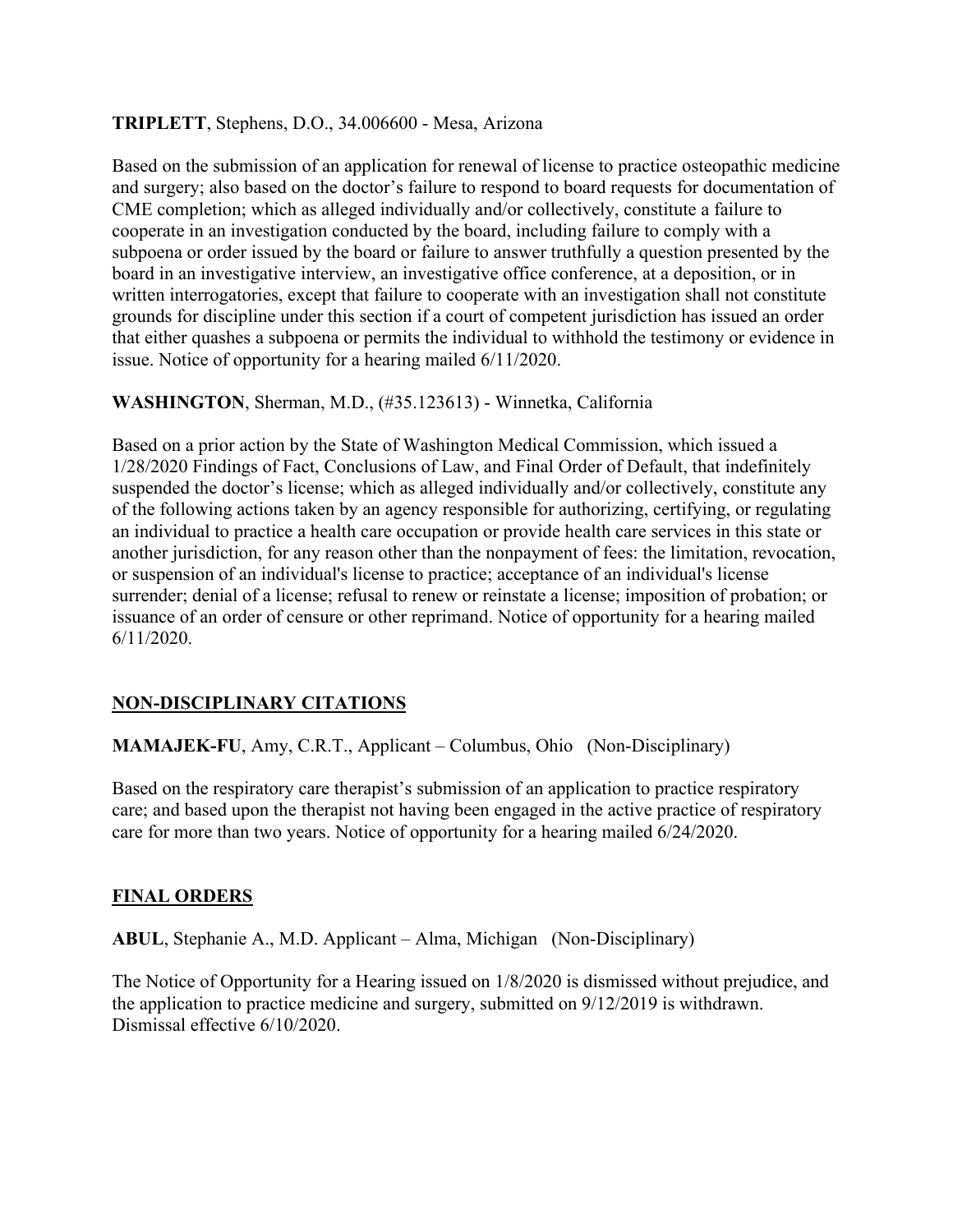**ASLO**, Abdulkarim, M.D., Applicant – Dublin, Ohio (Non-Disciplinary)

The Notice of Opportunity for a Hearing issued on 3/18/2020 is dismissed without prejudice, and the application to practice medicine and surgery, submitted on 4/1/2020 is withdrawn. Dismissal effective 6/10/2020.

## **BUTLER**, George Robert, III, M.D., (#35.129547) – Troy, Michigan

License to practice medicine and surgery revoked, and subject to a three thousand dollar (\$3,000.00) fine. Based on the finding that when the doctor failed to respond to the Board's Set of Interrogatories, and failed to submit to a 72-hour inpatient examination as ordered by the Board; his acts, conduct, and/or omissions, constitute a failure to cooperate in an investigation conducted by the board, including failure to comply with a subpoena or order issued by the board or failure to answer truthfully a question presented by the board in an investigative interview, an investigative office conference, at a deposition, or in written interrogatories, except that failure to cooperate with an investigation shall not constitute grounds for discipline under this section if a court of competent jurisdiction has issued an order that either quashes a subpoena or permits the individual to withhold the testimony or evidence in issue; and that he is impaired in his ability to practice according to acceptable and prevailing standards of care because of habitual or excessive use or abuse of drugs, alcohol, or other substances that impair ability to practice. Order effective 6/11/2020. (Journal Entry-No Hearing Requested).

## **DISANTO**, Vinson Michael, D.O., (#34.009616) – Knoxville, TN

License to practice osteopathic medicine and surgery indefinitely suspended, fined two thousand five hundred dollars (\$2,500.00), and subject to conditions for reinstatement, and probationary terms, conditions and limitations for at least two years. Based on the finding that the prior action by the Board of Medical Licensure of the Commonwealth of Kentucky, which issued a 3/19/2019 Emergency Order of Restriction, constitutes any of the following actions taken by an agency responsible for authorizing, certifying, or regulating an individual to practice a health care occupation or provide health care services in this state or another jurisdiction, for any reason other than the nonpayment of fees: the limitation, revocation, or suspension of an individual's license to practice; acceptance of an individual's license surrender; denial of a license; refusal to renew or reinstate a license; imposition of probation; or issuance of an order of censure or other reprimand. Order effective 6/24/2020.

## **RITCHEY**, William, D.O., (#34.001643) – Akron, Ohio

License to practice osteopathic medicine and surgery permanently revoked, and subject to a four thousand five hundred dollar (\$4,500.00) fine. Based on the finding with respect to the doctor's care and treatment of twelve specified patients, the doctor's acts, conduct, and or omissions, individually and/or collectively constitute: a failure to maintain minimal standards applicable to the selection or administration of drugs, or failure to employ acceptable scientific methods in the selection of drugs or other modalities for treatment of disease; a departure from, or the failure to conform to, minimal standards of care of similar practitioners under the same or similar circumstances, whether or not actual injury to a patient is established; and violating or attempting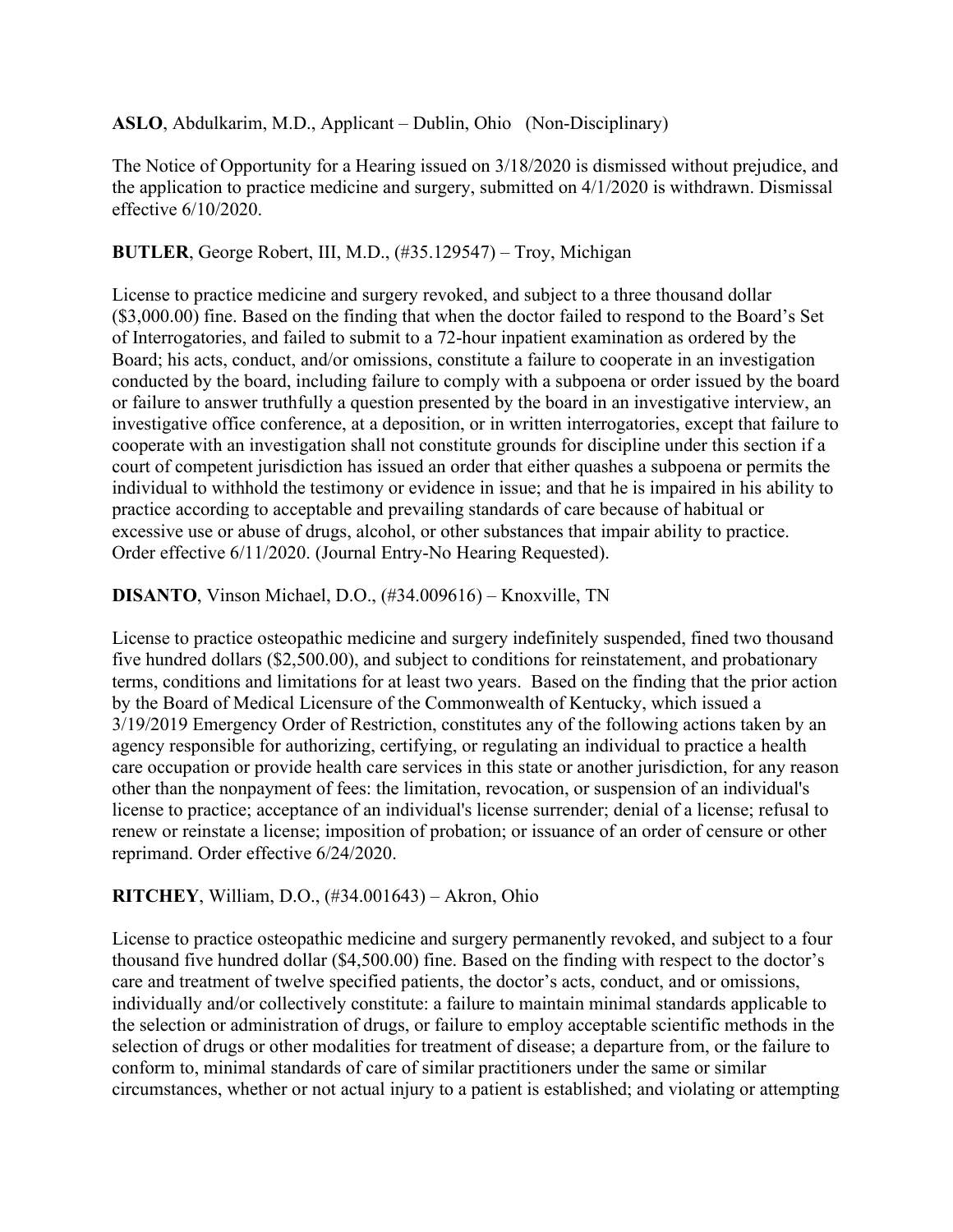to violate, directly or indirectly, or assisting in or abetting the violation of, or conspiring to violate, the board's rules, to wit: Utilizing prescription drugs for the treatment of chronic pain, and general provisions. Order effective 6/11/2020. (Journal Entry-No Hearing Requested).

## **CONSENT AGREEMENTS**

**ELLIS**, Ardeth K, L.M.T., (#33.009078) – Wellington, Ohio

License to practice massage therapy restored, and immediately suspended for a definite period of ninety days; and subject to interim monitoring terms effective upon restoration, general probationary requirements, and payment of a five hundred dollar (\$500.00) fine. Based on the massage therapist's submission of a restoration application; and on the massage therapist's admission that when she continued to practice massage therapy after her license expired, that constitutes the commission of an act that constitutes a felony in this state, regardless of the jurisdiction in which the act was committed. Agreement effective 6/10/2020.

**ENGEL**, David M., L.M.T., (#33.010847) – West Chester, Ohio

License to practice massage therapy restored, and immediately suspended for a definite period of ninety days; and subject to interim monitoring terms effective upon restoration, general probationary requirements, and payment of a five hundred dollar (\$500.00) fine. Based on the massage therapist's submission of a restoration application; and on the massage therapist's admission that when he continued to practice massage therapy after his license expired, that constitutes the commission of an act that constitutes a felony in this state, regardless of the jurisdiction in which the act was committed. Agreement effective 6/10/2020.

**WOODARD**, Donald, M.D. (#35.046548) - Gahanna, Ohio (Non-Disciplinary)

The doctor's application for a certificate to recommend the medical use of marijuana, submitted on 10/30/2019 is withdrawn. Agreement effective 6/10/2020.

## **REMANDS**

**GARBER**, Michael, M.D., (#35.124020) – Brooklyn, New York

The Notice of Opportunity for Hearing issued on 11/9/2016, is dismissed. Order effective 6/11/2020.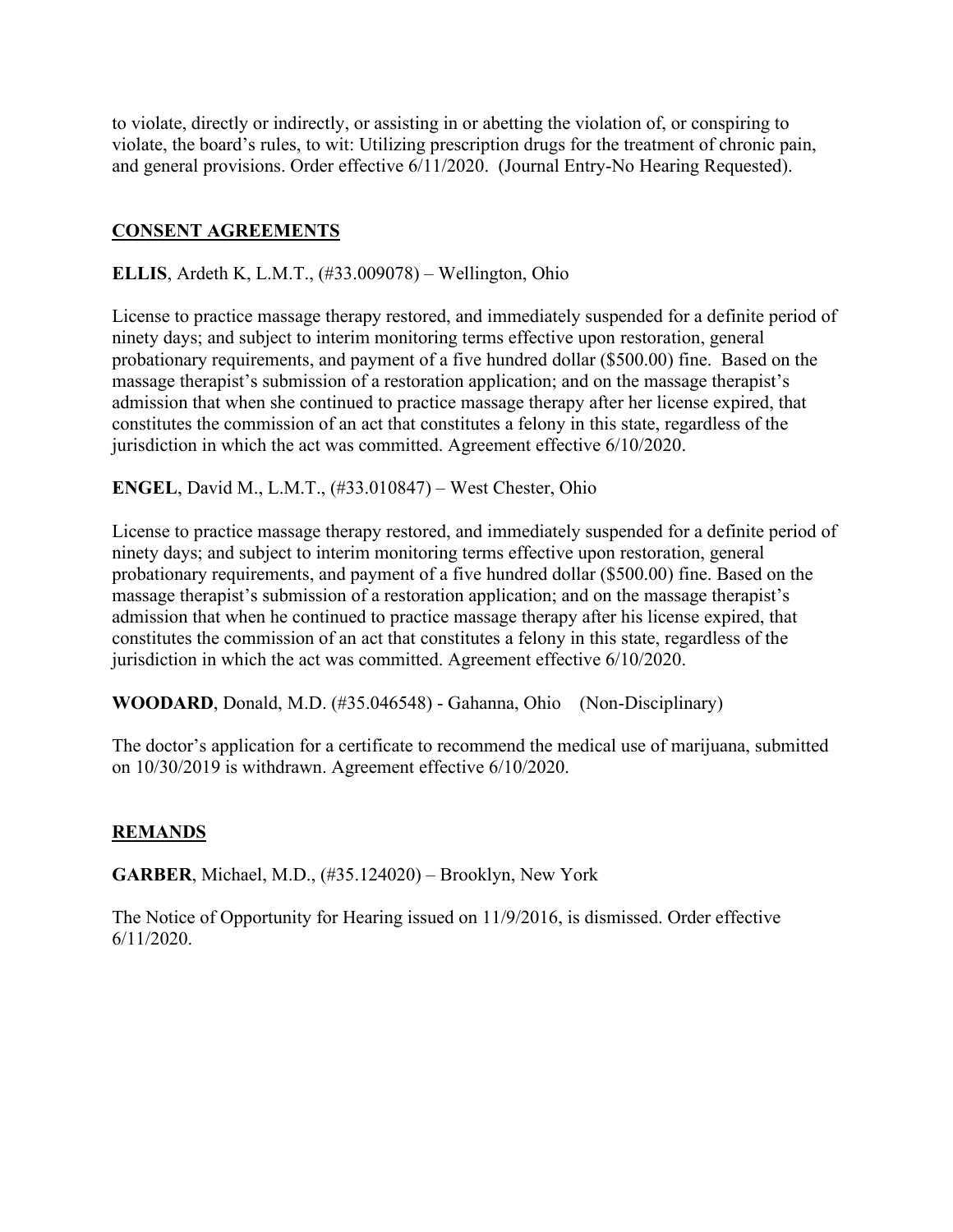## **VOLUNTARY PERMANENT SURRENDERS, RETIREMENTS, REVOCATIONS, WITHDRAWALS**

**ALAKRAWI**, Safaa A., R.C.P., (#RCP.16150) – Youngstown, Ohio (Non-Disciplinary)

Non-disciplinary surrender of license to practice as a respiratory care professional, authorized by respiratory care professional, due to the license having previously been issued in error. Agreement effective 6/10/2020.

**DIDITCH**, Aaron, D.O., (#34.010739CTR) – Strongsville, Ohio (Non-Disciplinary)

Non-Disciplinary surrender of certificate to recommend the medical use of marijuana authorized by the doctor. Agreement effective 6/10/2020.

**FINNEY**, Jody, L.M.T., (#33.011461) – Springfield, Ohio

Permanent revocation of license to practice massage therapy authorized by the massage therapist in lieu of formal disciplinary proceedings pursuant to Section 4731.22(B)(20), Ohio Revised Code, to wit: Prohibitions. Agreement effective 6/10/2020. Revocation effective immediately.

**REDROW**, Matthew P., R.C.P., (#RCP.5902) – Morrow, Ohio

Permanent revocation of license to practice as a respiratory care professional authorized by the respiratory therapist in lieu of formal disciplinary proceedings pursuant to Section 4761.09(A)(18), Ohio Revised Code. Agreement effective 6/10/2020. Revocation effective immediately.

# **PROBATIONARY REQUESTS AND MODIFICATIONS**

**AGGARWAL**, Krishan K., M.D., (#35.066253) – Weirton, West Virginia

Doctor's request for approval of controlled substance prescribing course, granted by vote of the Board on 6/10/2020.

**ALDERSON**, Julie M., D.O., (#34.014253) – Columbus, Ohio

Doctor's request for approval of a reduction in psychotherapy treatment sessions from monthly to once every two months, granted by vote of the Board on 6/10/2020.

**BAULA**, Marvin M., M.D., (#35.099925) – Fairborn, Ohio

Doctor's request for discontinuance of the practice plan and chart review requirements, granted by vote of the Board on 6/10/2020.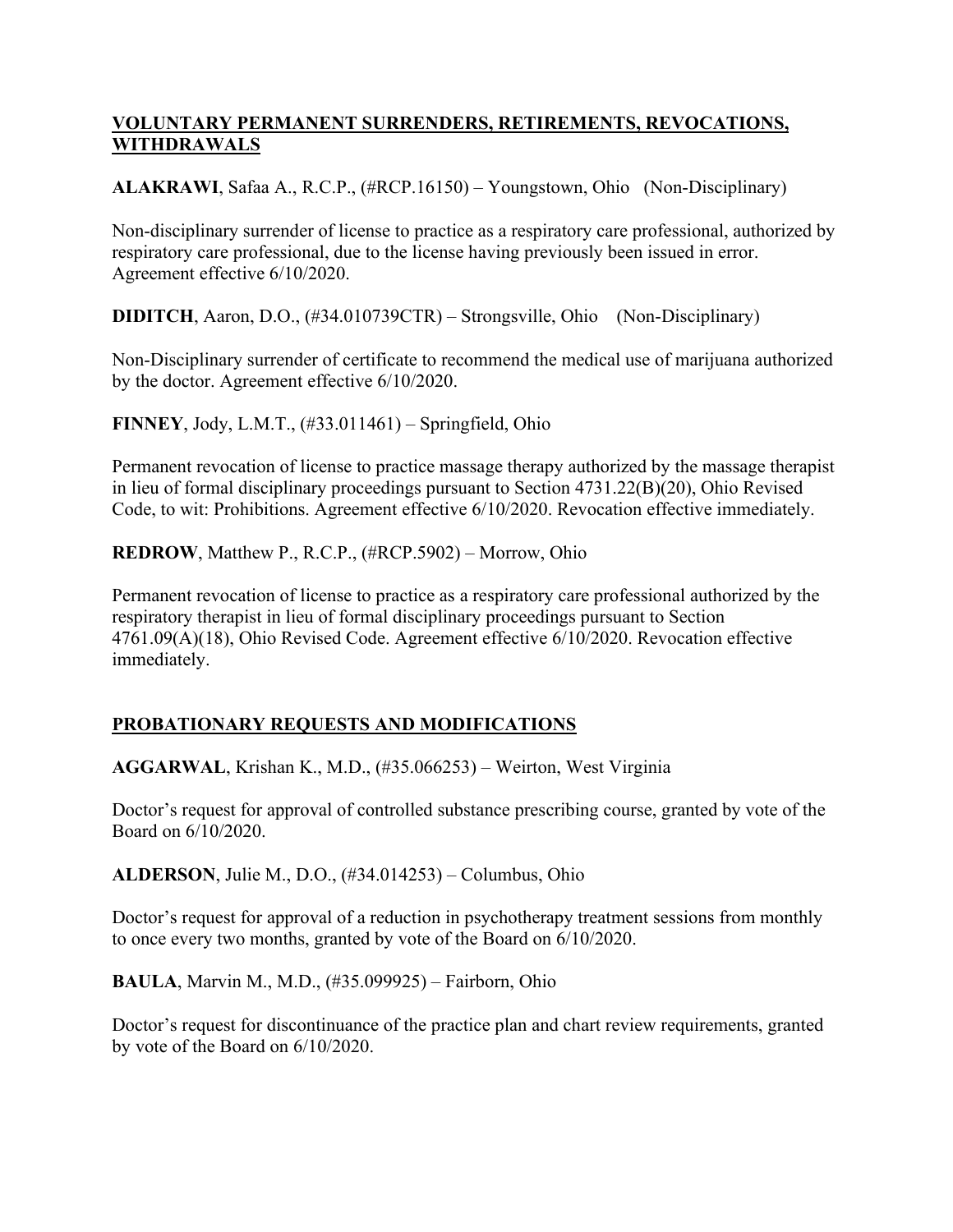**BRAUTIGAM**, Nicholas C., M.D., (#35.127322) – Maimisburg, Ohio

Doctor's request for approval of professional ethics course, granted by vote of the Board on 6/10/2020.

**BROWN**, Paul R., P.A., (#50.001371RX) – Perrysburg, Ohio

Physician Assistant's request for approval of reporting physician, granted by vote of the Board on 6/10/2020.

**JOHNSON**, Peter C., M.D., (#35.066160) – Oregon, Ohio

Doctor's request for approval of monitoring physician, granted by vote of the Board on 6/10/2020.

**PATEL**, Jaydutt, M.D., (#35.138982) – Erie, Pennsylvania

Doctor's request for approval to travel between Ohio and Erie, PA without individual approvals, granted by vote of the Board on 6/10/2020.

**RICHARDSON**, William S. M.D., (#35.072474) – Westlake, Ohio

Doctor's request for approval to discontinue medical treatment, granted by vote of the Board on 6/10/2020.

**RYAN**, Jon P., D.O., (#34.008006) – Dayton, Ohio

Doctor's request for approval of assessor to complete the return to work assessment, granted by vote of the Board on 6/10/2020.

**STOLARSKI**, Raymond G., D.P.M., (#36.002621) – Clarksville, Ohio

Doctor's request for approval of the personal and professional ethics course, granted by vote of the Board on 6/10/2020.

## **COURT ACTIONS**

**GARBER**, Michael, M.D., (#35.124020) – Brooklyn, New York

Judgment Entry filed 5/18/2020 in the Court of Appeals of Ohio, Tenth Appellate District, reversing the judgment of the Franklin County Court of Common Pleas, and remanding to court with instructions to vacate the Medical Board's 7/12/2017 order.

Judgment Entry filed 5/18/2020 in the Court of Common Please, Franklin County, Ohio, vacating the Medical Board's 7/12/2017 order, and remanding to the Medical Board.